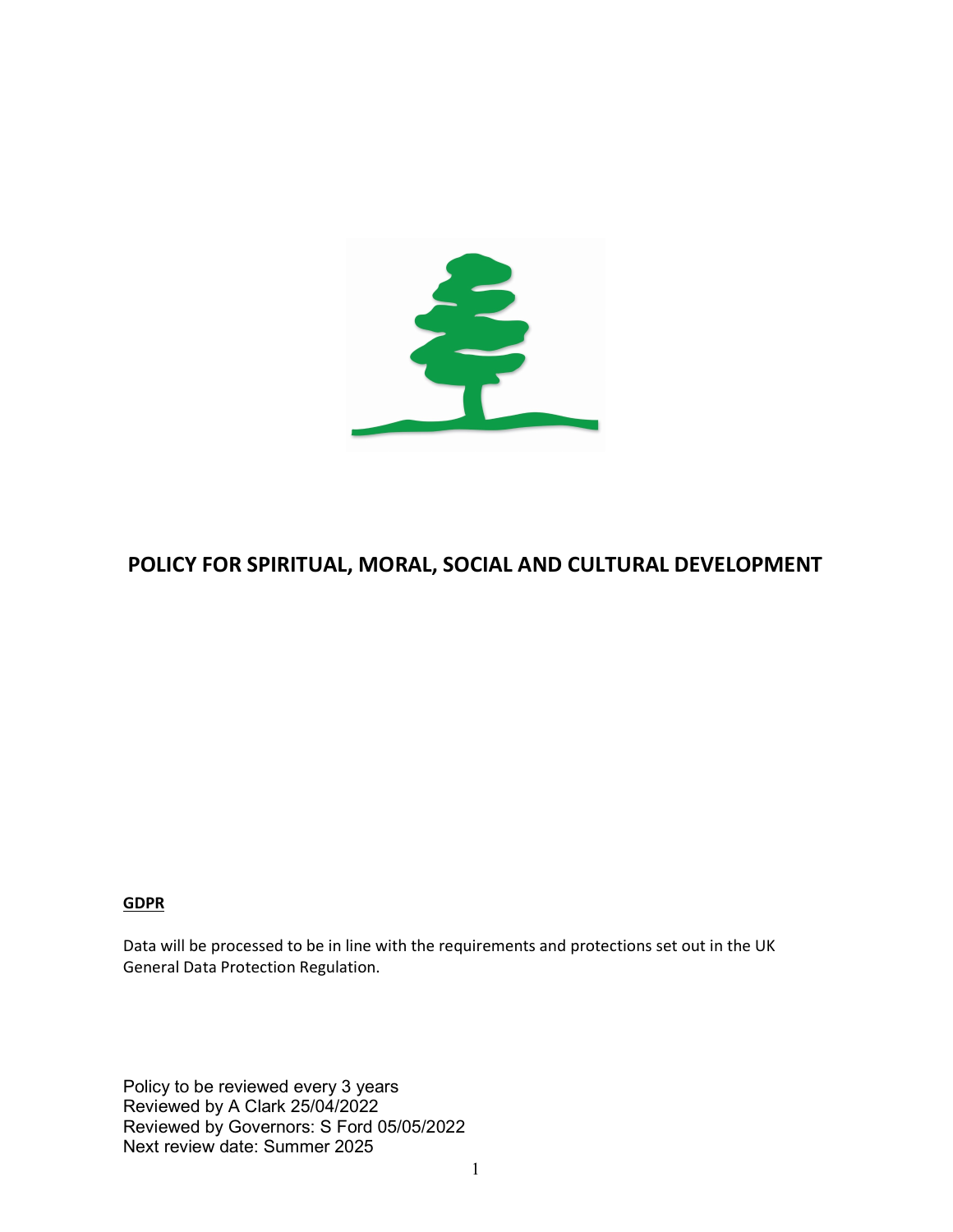#### POLICY FOR SPIRITUAL, MORAL, SOCIAL AND CULTURAL DEVELOPMENT

### Introduction

This policy is formulated within the context and spirit of the school's Mission Statement. In contrast to the policies for specific curriculum subjects, this policy relates to the ethos and whole life of the school. It supports and reinforces the aims of St Bartholomew's School, valuing all children equally and as individuals.

Of particular importance in promoting spiritual, moral, social and cultural development (SMSC), is the example set by adults in the school, the quality or relationships and the standard of daily Collective Worship.

### Christian Distinctiveness

St Bartholomew's is a Church of England Controlled School with Christian values - and attitudes towards school life and learning - underpinning and weaving through the curriculum.

#### Rationale

- The SMSC aspects of education, concentrate on the development of the pupil as an individual and as a personality, aiming to enrich and extend the human existence of each child in relation to the values, attitudes, beliefs and consequent behaviour acquired during school years;
- **The connection between good results in the curriculum and high standards in SMSC development is** widely acknowledged and evidenced in a significant number of OFSTED reports.

### LEARNING PROFILE

### Spiritual Development is demonstrated by children's:

- beliefs, religious or otherwise, which inform their perspective on life & their interest in & respect for different people's feelings & values.
- sense of enjoyment and fascination in learning about themselves, others and the world around them, including the intangible.
- use of imagination and creativity in their learning.
- **Willingness to reflect on their experiences.**

#### Moral Development is shown by pupil's:

- **•** ability to recognise the difference between right and wrong, and their readiness to apply this understanding in their own lives.
- **understanding of the consequences of their actions.**
- **I** interest in investigating, and offering reasoned views about, moral and ethical issues.

#### Social Development is demonstrated by their:

- use of a range of social skills in different contexts, including working and socialising with pupils from different religious, ethnic and socioeconomic backgrounds.
- **Willingness to participate in a variety of social settings, cooperating well with others and being** able to resolve conflicts effectively.
- **EXED** interest in, and understanding of, the way communities and societies function at a variety of levels.

#### Pupils' cultural development is shown by their:

- understanding and appreciation of the wide range of cultural influences that have shaped their own heritage'
- willingness to participate in, and respond to, for example, artistic, musical, sporting, mathematical, technological, scientific and cultural opportunities.
- interest in exploring, understanding of, and respect for cultural diversity and the extent to which they understand, accept, respect and celebrate diversity, as shown by their attitudes towards different religious, ethnic and socio-economic groups in the local, national and global communities.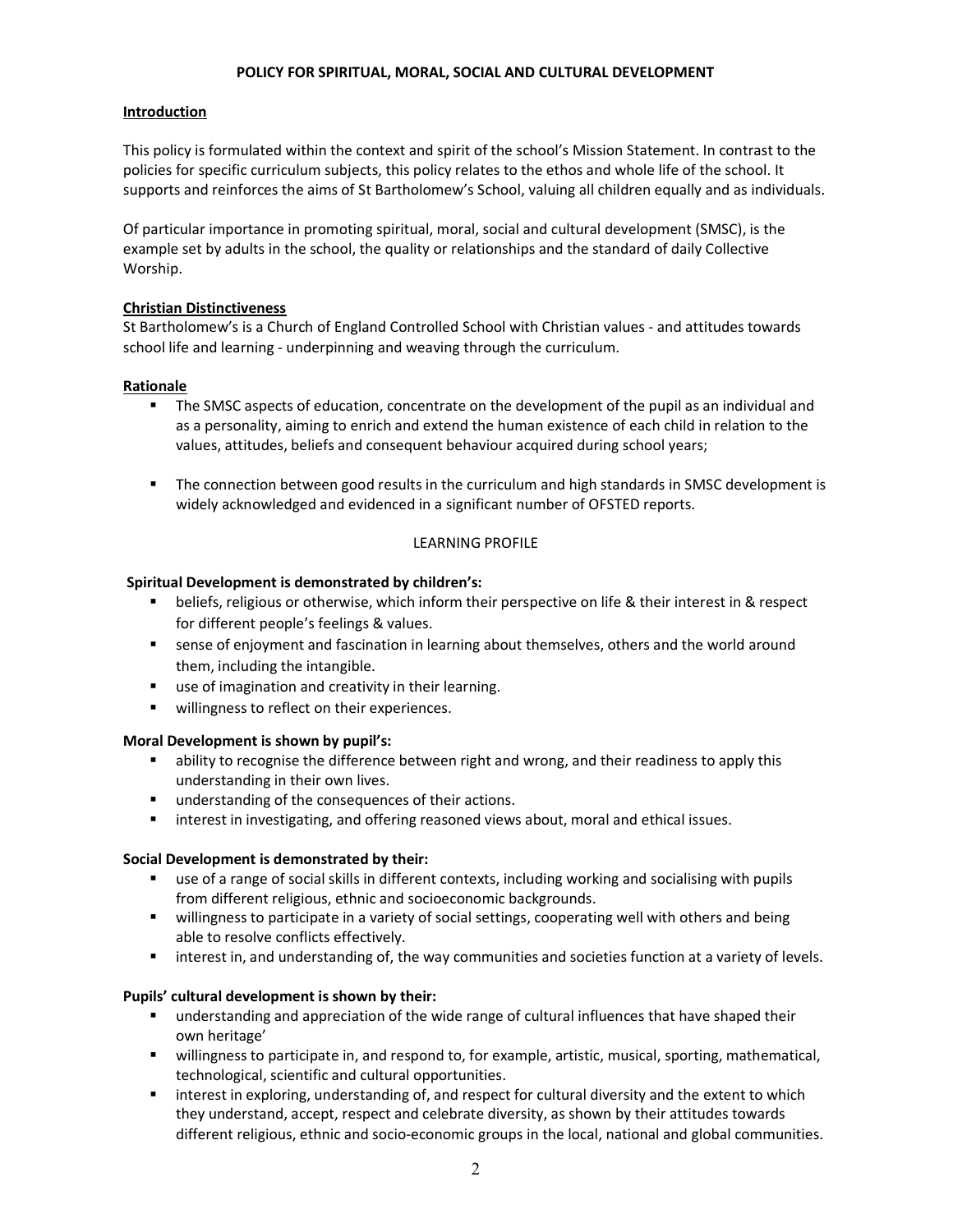#### WITHIN THE CURRICULUM

# 1. Spiritual Development

Planned opportunities for spiritual development in all subjects can be seen across the school. Children are given opportunities to reflect upon the meaning of spiritual experiences.

# Learning - by:

…fostering a sense of:

- curiosity and mystery
- Awe and wonder
- Connection and belonging
- Heightened self-awareness
- Prayer and worship
- what is felt to be ultimately important
- security, well-being, worth and purposefulness.

The school will develop a climate or ethos within which all pupils can grow and flourish, respect others and be respected; accommodating difference and respecting the integrity of individuals. These can occur during any part of the school day, e.g. when listening to music, discussing the care needed for animals, exercising empathy or creativity, how we live, contemplating the future, etc.

# 2. Moral Development

At St Bartholomew's Primary School, we believe that a morally aware pupil will develop a wide range of skills - these can include the following:

- distinguish right from wrong, based on knowledge of the moral codes of their own and other cultures;
- develop an ability to think through the consequences of their own and others' actions;
- **have an ability to make responsible and reasoned judgements;**
- **E** ensure a commitment to personal values;
- have respect for others' needs, interests and feelings, as well as their own;
- develop a desire to explore their own and others' views, and an understanding of the need to review and re-assess their values, codes and principles in the light of experience.

# Learning - by:

- providing a clear moral code as a basis for behaviour which is promoted consistently through all aspects of the school;
- promoting racial, religious and other forms of equality;
- giving pupils opportunities across the curriculum to explore and develop moral concepts and values - for example, personal rights and responsibilities, truth, justice, equality of opportunity, right and wrong;
- developing an open and safe learning environment in which pupils can express their views and practice moral decision making;
- rewarding expressions of moral insights and good behaviour;
- recognising and respecting the codes and morals of the different cultures represented in the school and wider community;
- encouraging pupils to take responsibility for their actions for example, respect for property, care of the environment and developing codes of behaviour; providing models of moral virtue through literature, humanities, sciences, arts and assemblies.

Through collective worship, circle time, Social Skills groups and SEAL/PSHE/Circle Time sessions, we will help the children to identify their feelings and consider thoughtfully, so that they are expressed in behaviour that is socially acceptable.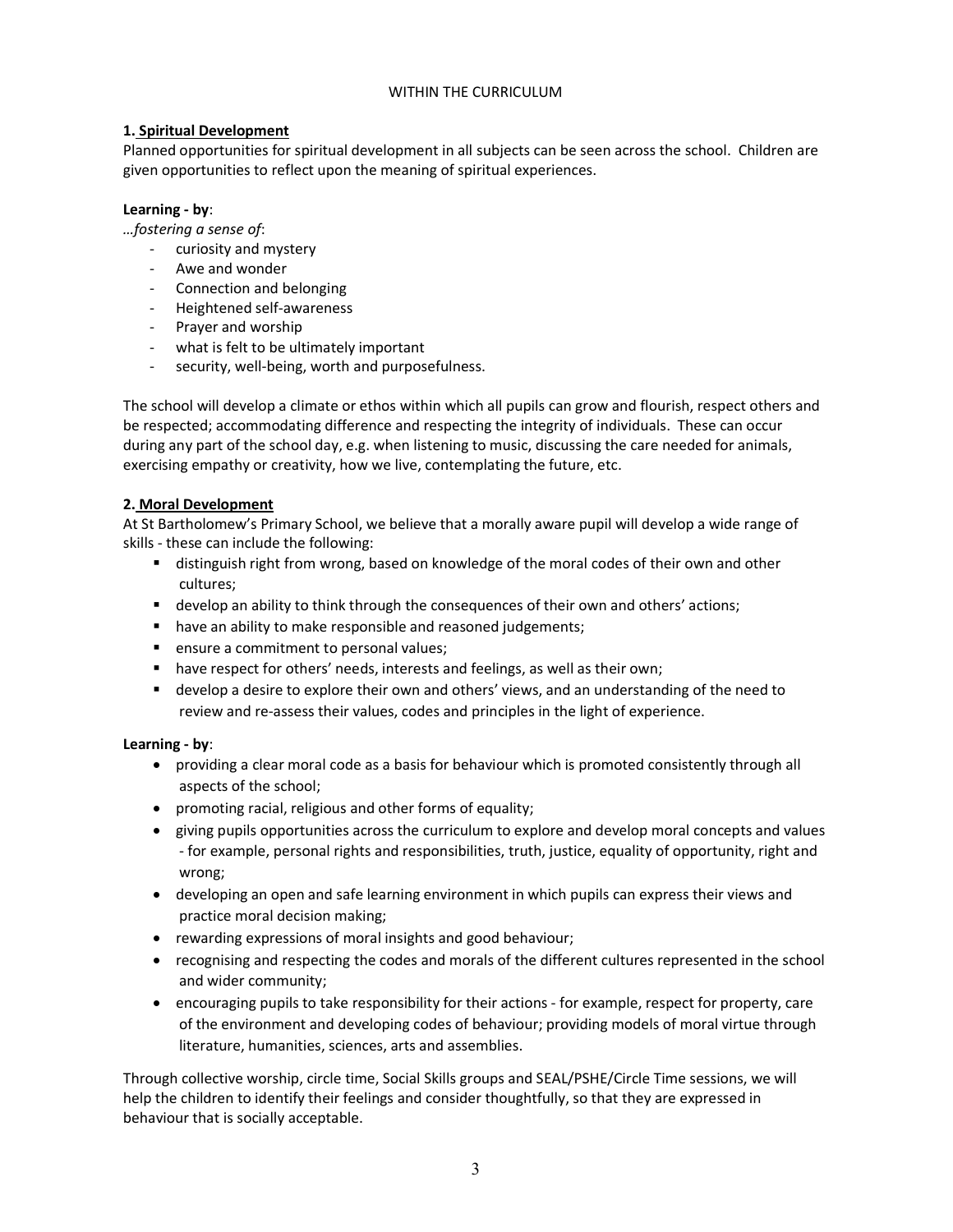We are interested in the development of the whole child and will endeavour to raise their self-esteem through acknowledgement of both academic and social achievements through feedback/ praise, stickers, 'Well done' awards and other means.

### 3. Pupils who are becoming socially aware are likely to:

- adjust to a range of social contexts by appropriate and sensitive behaviour
- relate well to other people's social skills and personal qualities
- work successfully, as a member of a group or team
- **share views and opinions with others**
- **EXP** resolve conflicts maturely and appropriately
- **F** reflect on their own contribution to society
- show respect for people, living things, property and the environment
- **EXECCISE RESPONSIBILITY**
- **u** understand how societies function and are organised in structures such as the family, the school
- **understand the notion of interdependence in an increasingly complex society**

### Developed by:

- identifying key values and principles on which school and community life is based
- fostering a sense of community, with common, inclusive values
- **P** promoting racial, religious and other forms of equality
- **E** encouraging pupils to work co-operatively
- encouraging pupils to recognise and respect social differences and similarities
- providing positive experiences to reinforce our values as a school community for example, through assemblies, team building activities, residential experiences, school productions
- **•** helping pupils develop personal qualities which are valued in a civilised society, for example, thoughtfulness, honesty, respect for difference, moral principles, independence, interdependence, self-respect and an awareness of others' needs
- providing opportunities for engaging in the democratic process and participating in community life
- **P** providing opportunities for pupils to exercise leadership and responsibility
- **Peroviding positive and effective links with the world of work and the wider community**

# 4. Cultural Development

Children should be made aware of the diversity of other cultures both within modern Britain and throughout the world. This can be done through music, PE, art and many other curriculum areas - as shown in our planning…

- **a** an ability to reflect on important questions of meaning and identity;
- an interest in exploring the relationship between human beings and the environment.

# Learning - by:

- extending pupils' knowledge and use of cultural imagery and language;
- encouraging them to think about special events in life and how they are celebrated;
- recognising and nurturing particular gifts and talents; providing opportunities for pupils to participate in literature, drama, music, art, crafts and other cultural events and encouraging pupils to reflect on their significance;
- reinforcing the school's cultural links through displays, posters, exhibitions, etc as well as developing partnerships with outside agencies and individuals to extend pupils' cultural awareness, for example, theatre, museum and gallery visits;
- auditing the quality and nature of opportunities for pupils to extend their cultural development across the curriculum in collaboration with the subject leaders of PSHE, RE, MFL, ECO & School Council.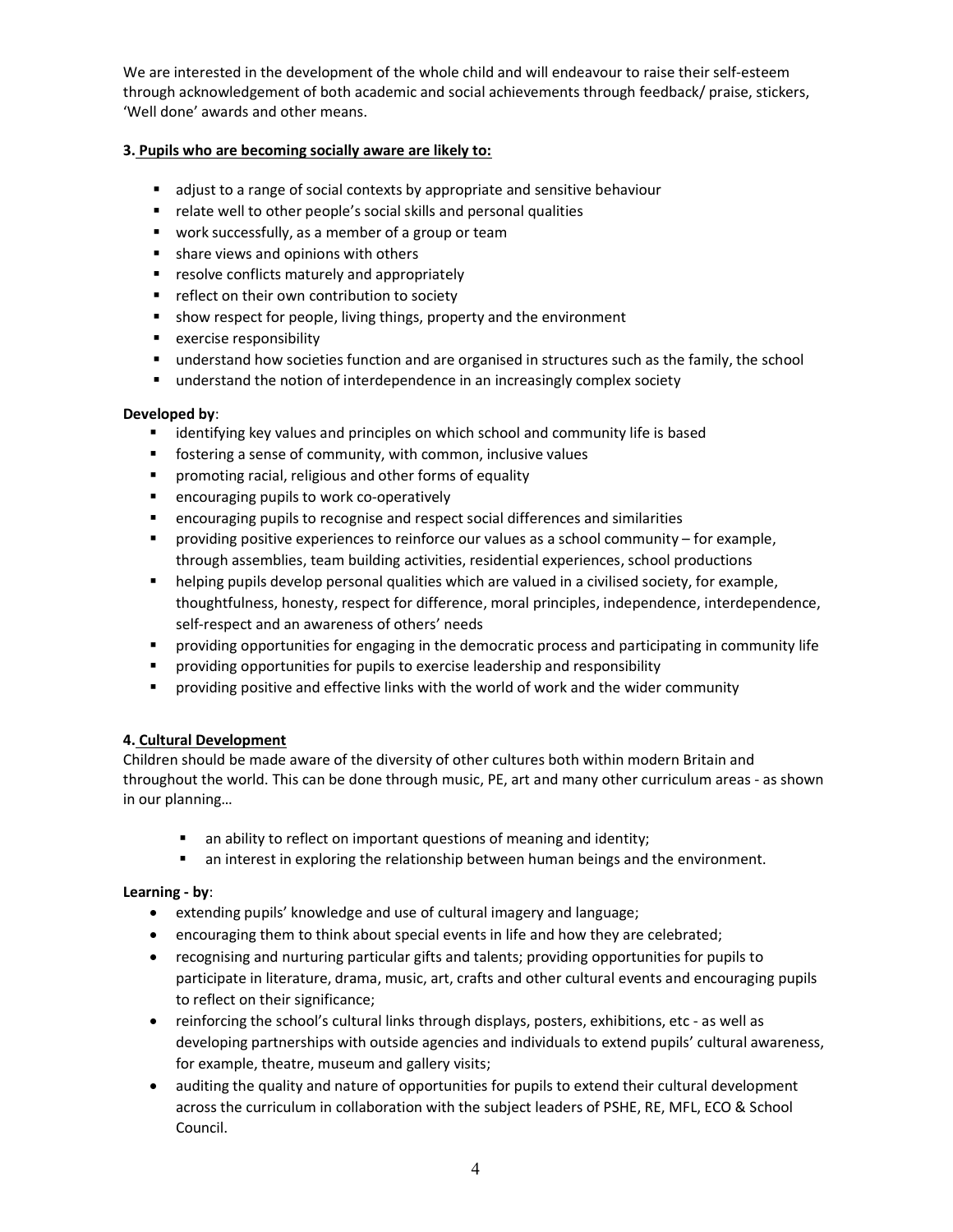#### Sustainability - 'our planet' responsibility:

We aim to be a 'sustainable school' and provide an education about sustainable development that allows children to develop the associated knowledge, values and skills. We encourage the children to participate in decisions about the way we do things, both locally and globally, in order to improve the quality of life now without damaging the planet for the future.

We aim that all pupils are taught:

- to care for oneself;
- to care for each other (across cultures, distance and time);
- care for the environment both near and far.

Opportunities for teaching and learning about sustainable development, are clearly identified and mapped out across all areas of the curriculum - they are intrinsic in the values of our campus and community.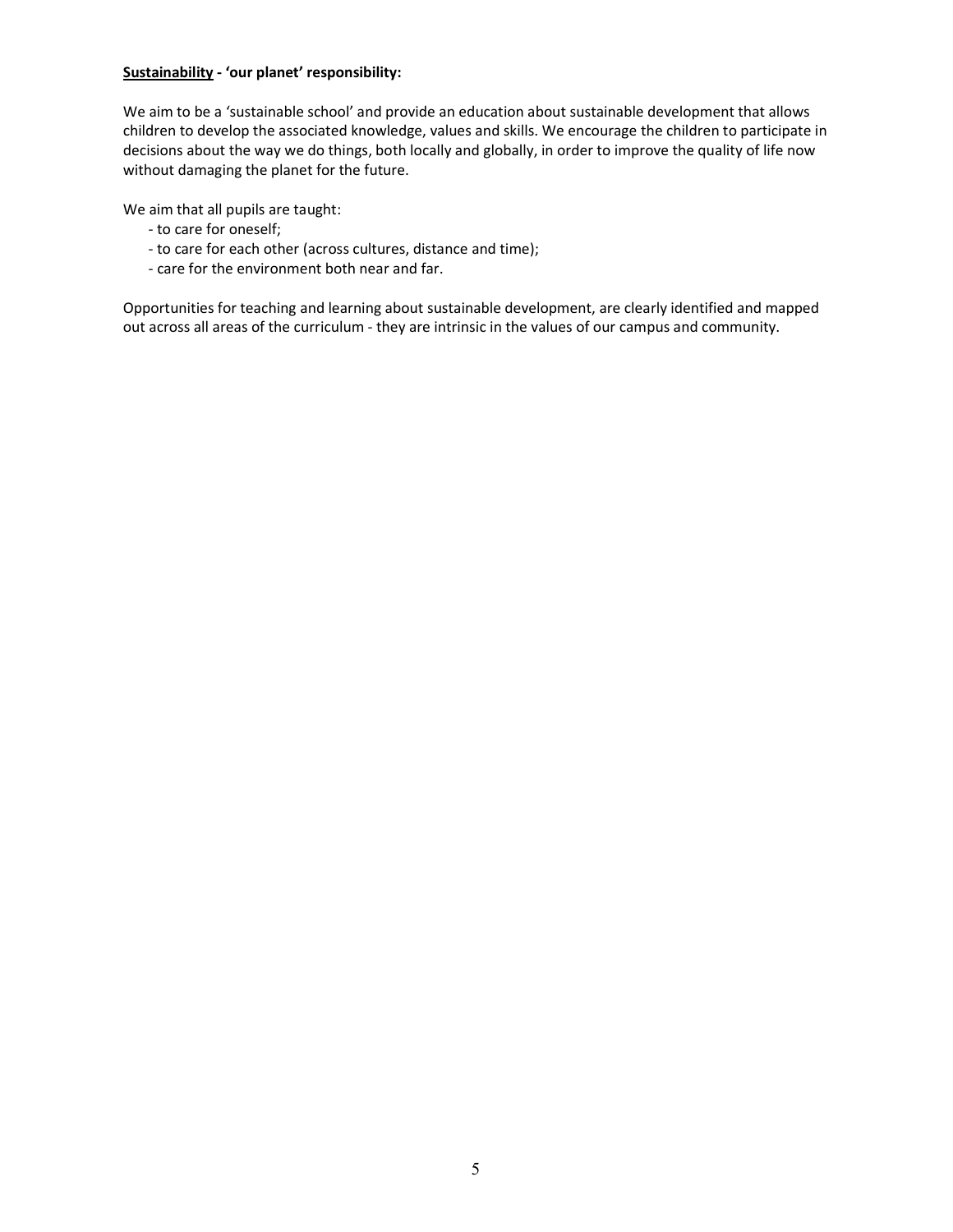### CLEAR PROVISION

## Spiritual Development (see Appx 1)

Staff provide a role model for the children by sharing in the joy of discovery and in the mystery of creation. As individuals they may share something of their own spirituality with both colleagues and children.

# a) Within the Curriculum

Children will be able to explore:

- an imaginative approach to the world;
- an approach to the holy or the sacred;
- a spirit of enquiry and open-mindedness;
- an awareness of order and pattern in the world.

# b) Across the Curriculum

The school will:

- encourage pupils to express their creativity and imagination;
- foster a sense of respect for the integrity of each person;
- create an atmosphere which enables pupils and staff to speak freely about their beliefs;
- treat pupils, staff and governors with respect, regardless of personal feelings;
- encourage a balance of music, speech, silence and the creative arts when exploring spiritual development.

# c) Within RE, Collective Worship and PSHCE

The school will:

- allow pupils to investigate and reflect upon their own beliefs and values;
- provide opportunities for pupils to share what is meaningful and significant to them, including the 'difficulties in life';
- provide opportunities for prayer / reflection / silence, the exploration of inner space;
- explore the case of symbol, image, allegory and metaphor in the curriculum;
- explore what commitment means;
- always invite a response and never coerce.

# d) Beyond the Formal Curriculum

The school will:

- encourage pupils during discussions in lessons and in personal conversations, to express such feelings as transcendence, wonder, transience and change, paradox and unease, injustice or inequality, listening carefully to others' questions and responses;
- invite close involvement with the church;

# Moral Development (see Appx 2)

# a) Within the Curriculum

Children will be encouraged to:

- develop a personal view on ethical questions raised in individual curriculum areas;
- work independently and so foster a sense of integrity and trustworthiness;
- work honestly without cheating.

# b) Across the Curriculum

Children will be encouraged to:

- develop responsibility for their own learning;
- help in the setting of their own personal targets
- think about moral dilemmas which face individuals and groups within society;
- recognise the importance of taking personal responsibility for their own actions and consequences;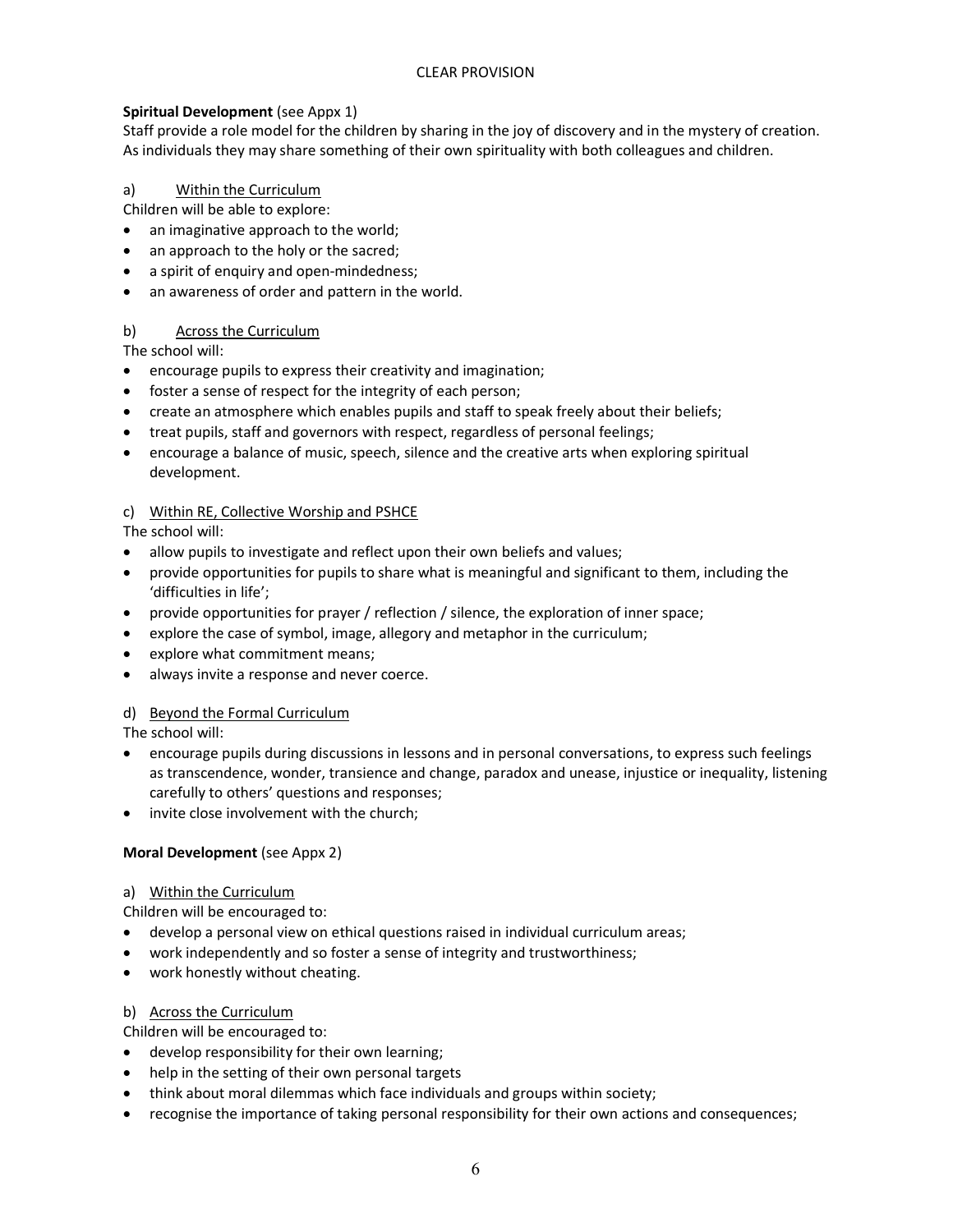#### c) Within RE, Collective Worship and PSHCE

These subjects help in the development of:

- personal values in relation to themselves and others;
- an awareness of feelings which motivate action;
- an understanding of human qualities;
- an understanding of commitment and responsibility;
- a sense of justice.

In addition RE lessons will emphasise the Christian moral perspective whilst also offering models of morality in other faiths.

#### d) Beyond the Formal Curriculum

School values should include:

- telling the truth;
- keeping promises;
- respecting the rights and properties of others;
- acting considerately towards others;
- helping those less fortunate and weaker than ourselves;
- taking personal responsibility for one's actions;
- self discipline.

School values should reject:

- bullying;
- cheating;
- deceitfulness;
- cruelty;
- irresponsibility;
- dishonesty.

To this list should be added any form of racial, religious or gender discrimination.

#### Social Development (see Appx 3)

#### a) Within the Curriculum

Social development should develop a range of personal and social skills including:

- skills for everyday living;
- **.** listening to and seeing other points of view;
- making sensible choices;
- coping confidently with unfamiliar people or situations;
- **•** learning from mistakes;
- taking the initiative and acting responsibly as an individual.

#### b) Across the Curriculum

Children should be given opportunities to:

- work co-operatively and develop skills appropriate to working successfully with a group;
- recognise and accept differences in human beings;
- identify bias, prejudice, stereotyping and discrimination;
- interact positively with others through contacts outside school.
- $\bullet$
- c) Within RE, Collective Worship and PSHCE

These subjects will give opportunities to:

- develop confidence and responsibility;
- prepare children to play an active role as citizens
- develop a healthy lifestyle;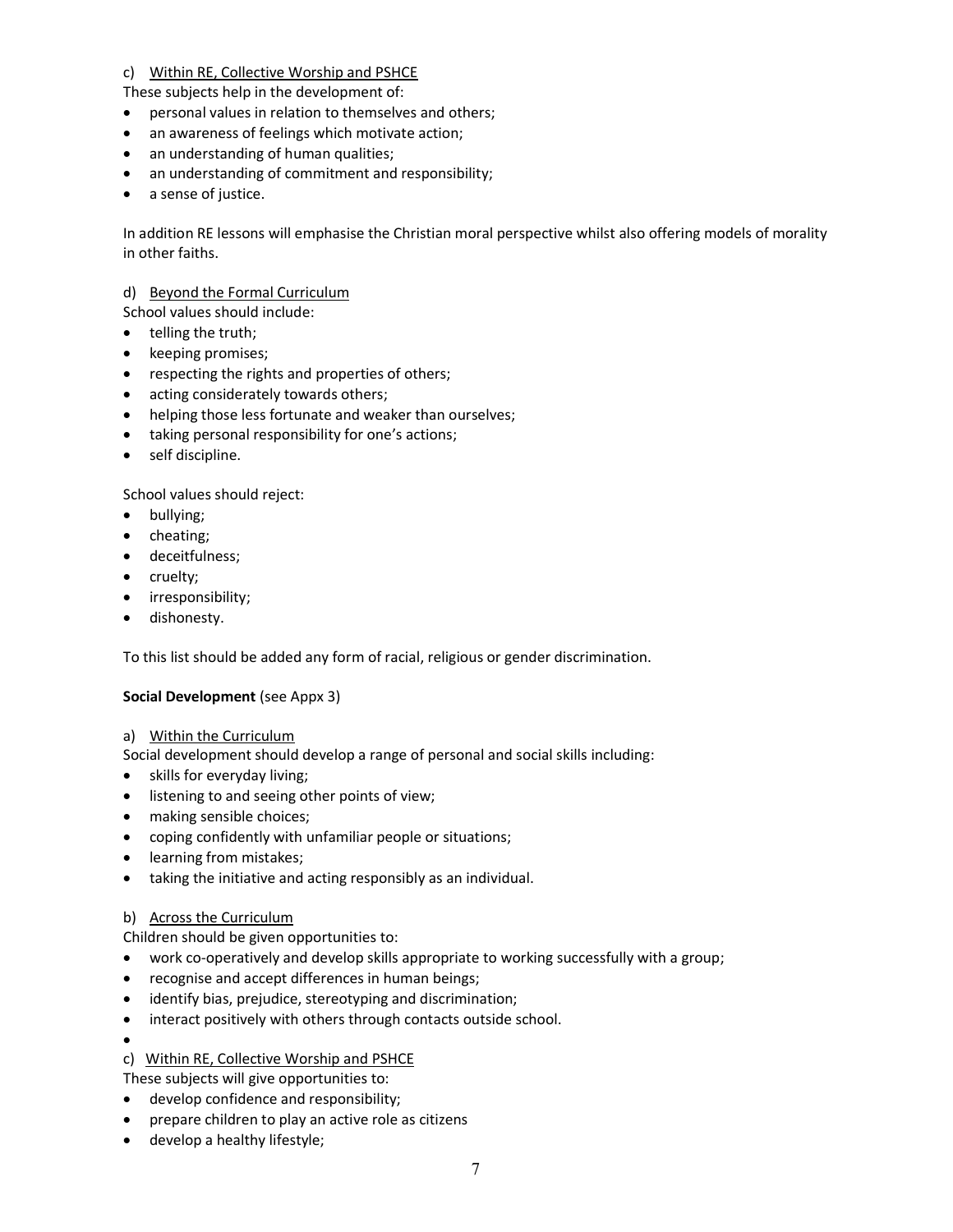develop good relationships and respect the differences between people.

### d) Beyond the Formal Curriculum

Social development should:

- enable all children to experience success and have that success recognised and celebrated;
- encourage pupil participation in taking responsibility (taking an active part in Collective Worship or organising charity fund-raising activities);
- encourage participation in the broader social and political life of citizens beyond the immediate school community.

#### Cultural Development (see Appx 4)

### a) Within the Curriculum

The curriculum should provide a positive respect for our own cultural background and for the values, customs and cultural heritage of those who belong to other faiths and cultures.

### b) Across the Curriculum

All children should understand that culture can be expressed through music, art, dance, drama, literature, history, geography and religion.

### c) Within RE, Collective Worship and PSHCE

These subjects should develop knowledge of:

- the Christian faith;
- the way in which other cultures celebrate their festivals and follow their chosen faith;
- the value and richness of cultural diversity in Britain.

### d) Beyond the Formal Curriculum

All school life should lead to a deepening understanding of children's own roots and a broadening of their cultural horizons and aspirations.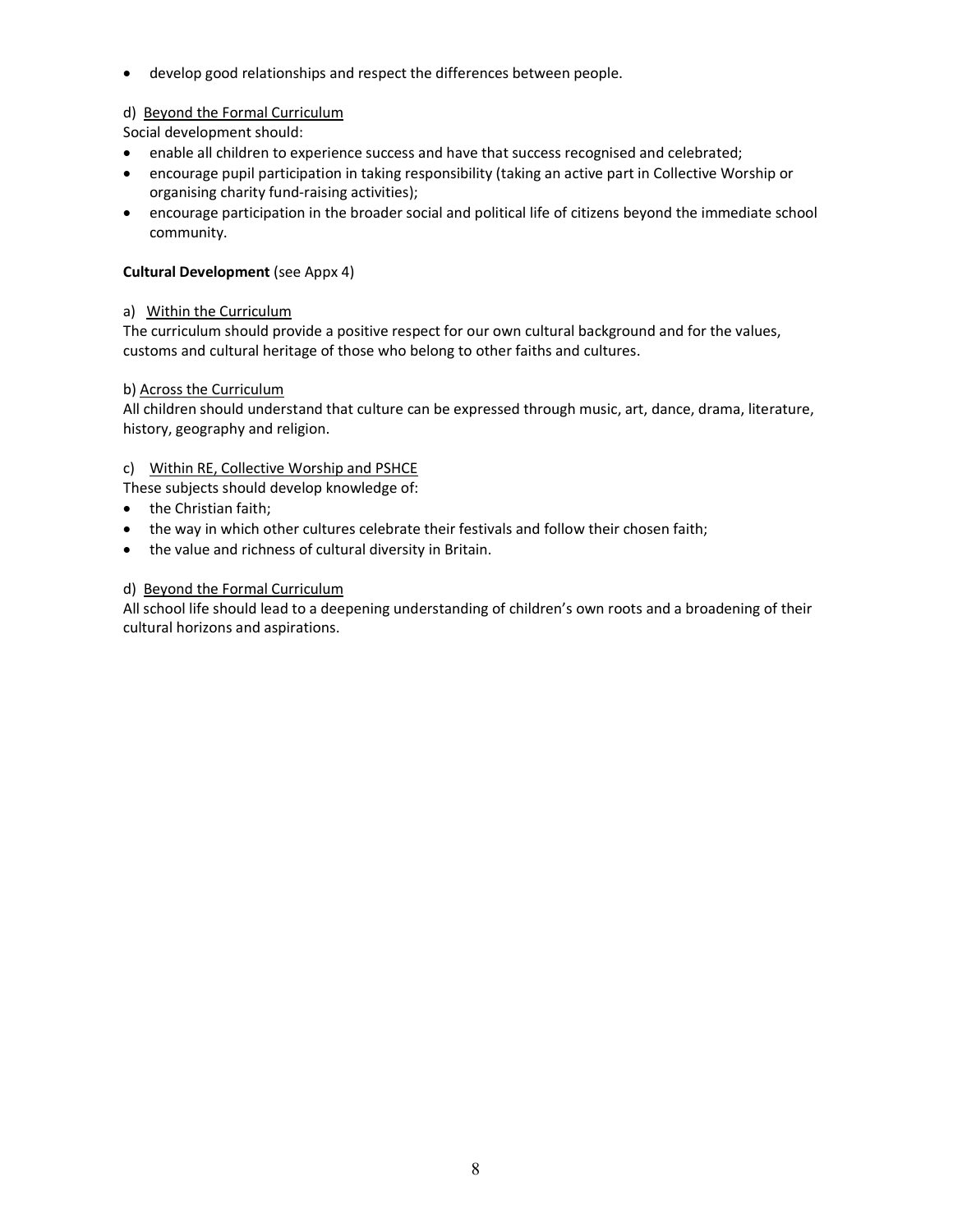#### ASSESSMENT

It is difficult, if not impossible, to administer tests or to make formal assessments about the four aspects of SMSC development. The following outlines some ways we may gather and build a picture of pupil's demonstration of their understanding and attributes.

#### Spiritual Development

The assessment of individual pupil's spiritual development is not required. It is the school's effectiveness in presenting opportunities for spiritual development which is accountable. Part of the process will be to foster the attitudes, skills and sensitivities of spiritual development allowing for "the spontaneous moment" in a child's experience or in the daily life of the school and capitalising on such occasions. Teachers should feel able to spend time on such 'spiritual moments' for the benefit of all in the group or class.

### Moral Development

Assessment concerns the quality of relationships and behaviour within the school giving some indications of moral standards. Also important is the leadership given by the school, the values it sets and exhibits and how the curriculum and teaching seek to develop knowledge and skills which will support moral behaviour and understanding.

### Social Development

By the end of Key Stage 1, children should be able to:

- make decisions to express and share their views;
- recognise, name and deal with their feelings in a positive way;
- learn from their experience;
- follow the class / school rules and contribute to class / school life;
- appreciate that money comes from different sources and can be used for different purposes;
- understand the differences between playing, teasing and bullying;
- listen to other people / play and work co-operatively;
- recognise how their behaviour affects others;
- ask for help appropriately;
- meet and talk with a variety of people;
- make sensible choices;
- develop relationships through work and play;
- be positive about themselves and their achievements.

#### By the end of Key Stage 2, children should be able to:

- express their opinions on issues affecting themselves and society;
- recognise their strengths and weaknesses and positively address self-improvement;
- appreciate the ways their emotions and relationships change as they develop;
- appreciate what constitutes a healthy lifestyle;
- begin to make their own risk assessment of social situations and make sensible decisions about their behaviour;
- appreciate the consequences of racism, teasing, bullying and aggressive behaviour and know how to respond and find help;
- appreciate that similarities and differences between people arise from a range of factors including cultural, ethnic, racial and religious diversity, gender and disability;
- appreciate the need for rules in different situations;
- understand democracy and our democratic process;
- understand how the media present information.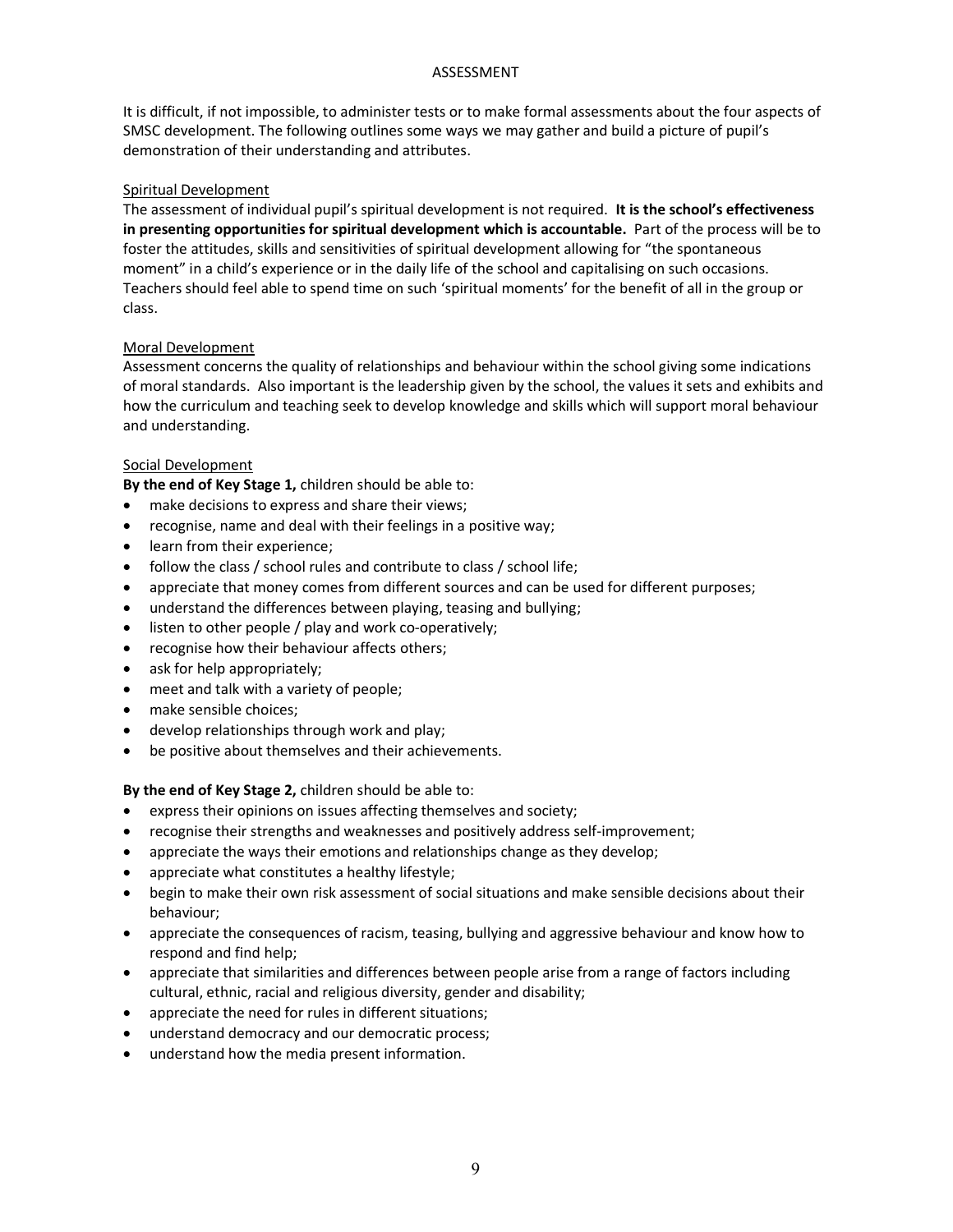#### Cultural Development

Pupils should be able to:

- show that they have, in some way, broadened their knowledge and experience of their cultural heritage;
- understand and appreciate cultures other than their own;
- enjoy and appreciate creative achievements in their own and others' cultures;
- participate in cultural activities;
- talk about their own interests and achievements;
- share in the interests of others.

### SMSC WITH BRITISH VALUES

This policy sets out the four key areas within which the DfE has defined British values, and the ways in which St Bartholomew's pupils learn and develop understanding of these areas, both through the curriculum, extracurricular and other opportunities.

As of September 2014, the DfE requires all schools to promote the historical and current values that underpin the national identity known as being British. Within this, all schools are required to ensure that the curriculum actively promotes these fundamental British values. St Bartholomew's is a community within which we celebrate students and cultures from all over the world. Alongside this, the school is keen to support all students in learning about and deepening their understanding of British values, culture and systems.

#### What is 'Britishness'?

Fundamental British values are defined by the DfE as:

- (a) Democracy: Respect for democracy and support for participation in the democratic process
- (b) The rule of law: Respect for the basis on which the law is made and applies in England
- (c) Individual liberty: Support and respect for the liberties of all within the law
- (d) Mutual respect and tolerance: Support for equality of opportunity for all and respect and tolerance of different faiths and religious and other beliefs

#### Government Advice

The Education (Independent School Standards) (England) (Amendment) Regulations 2014 for the new social, moral, spiritual and cultural (SMSC) standard came into force on 29 September 2014.

The regulations state that to meet the standard for the SMSC development of pupils, the proprietor of schools must:

- (a) Actively promote the fundamental British values: democracy, the rule of law, individual liberty, and mutual respect and tolerance of those with different faiths and beliefs
- (b) Prevent the promotion of partisan political views in the teaching of any subject in the school
- (c) Take such steps as are reasonably practicable to ensure that where political issues are brought to the attention of pupils they are offered a balanced presentation of opposing views.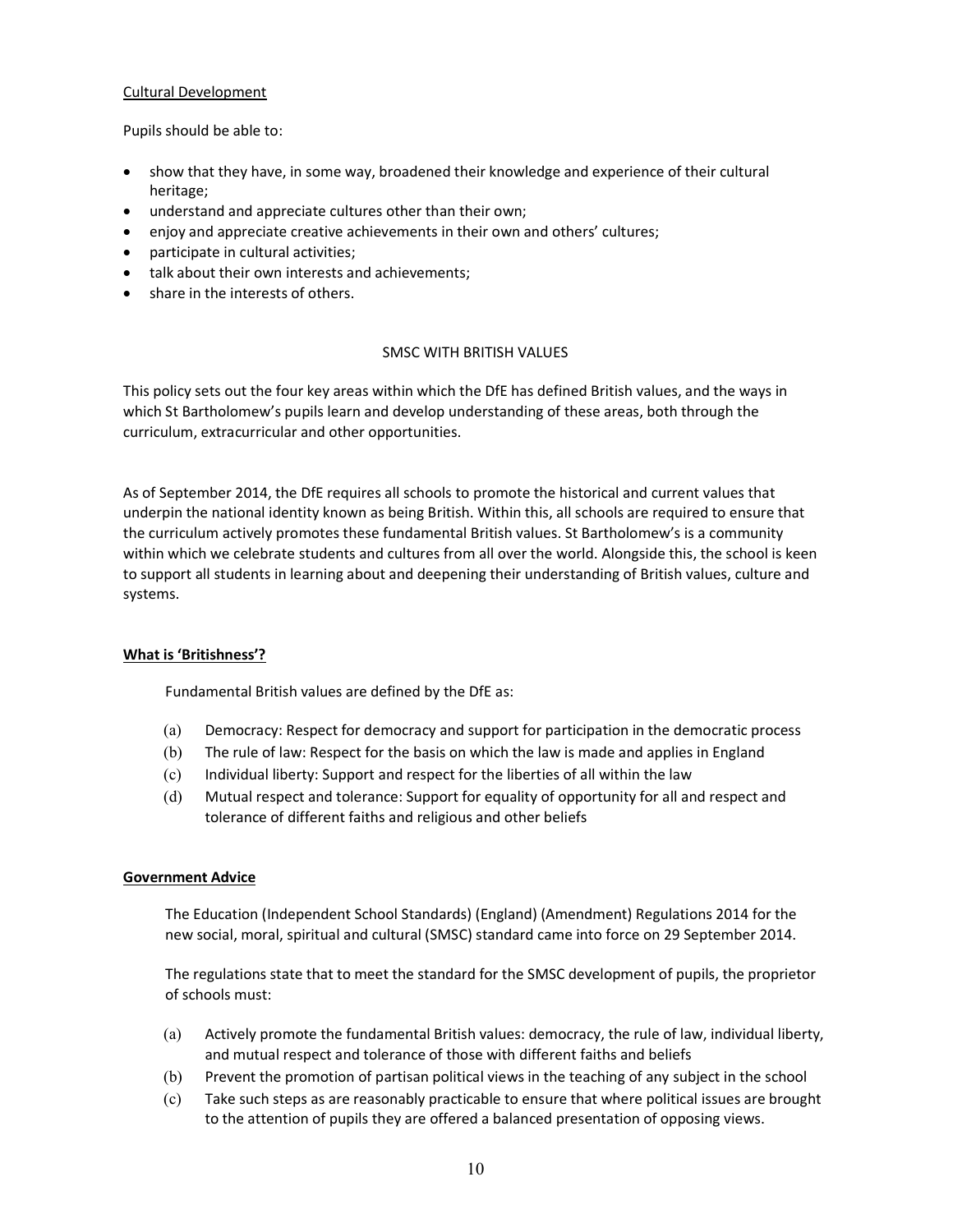The balanced presentation of opposing views applies while pupils are in attendance at school, while they are taking part in extra-curricular activities provided by, or on behalf of, the school, and in the promotion of those extra-curricular activities, whether they are taking place at the school or elsewhere. Schools must also ensure they actively promote principles that:

- (a) enable pupils to develop their self-knowledge, self-esteem and self-confidence
- (b) enable pupils to distinguish right from wrong and to respect the civil and criminal law of England
- (c) encourage pupils to accept responsibility for their behaviour, show initiative and understand how they can contribute positively to the lives of those living and working in the locality in which the school is situated, and to society more widely
- (d) enable pupils to acquire a broad general knowledge of and respect for public institutions and services in England
- (e) further tolerance and harmony between different cultural traditions by enabling pupils to acquire an appreciation of and respect for their own cultures
- (f) encourage respect for other people, paying particular regard to the protected characteristics set out in the equality act 2010
- (g) encourage respect for democracy and support for participation in the democratic process, including respect for the basis on which the law is made and applied in England

#### British values: expectations for pupils

The DfE's non-statutory advice for improving the SMSC development in schools, has information on expectations for pupils which include:

- (a) An understanding as to how citizens can influence decision-making through the democratic process;
- (b) An understanding that participation in elections by those opposed to democracy should be allowed by law, but the success of such candidates is undesirable for the well-being of society if it would lead to the end of democracy;
- (c) An understanding that bodies such as the police and the army can be held to account by the people, through the democratic organs of government;
- (d) An understanding that the freedom to hold other faiths and beliefs is protected in law, and an acceptance that other people having different faiths or beliefs to oneself (or having none) should not be the cause of prejudicial or discriminatory behaviour.

#### How do we actively promote British Values at St Bartholomew's Church of England Primary?

#### **Democracy**

- (a) Provide pupils with a broad general knowledge of and promote respect for public institutions and services through lessons, acts of collective worship, speaker events and curriculum programmes
- (b) Use the Student Council and other elected committees to teach pupils how they can influence decision making through democratic process
- (c) Include information about the advantages and disadvantages of democracy and how it works in Britain and abroad through the PSHE, History, Geography, RE and Literacy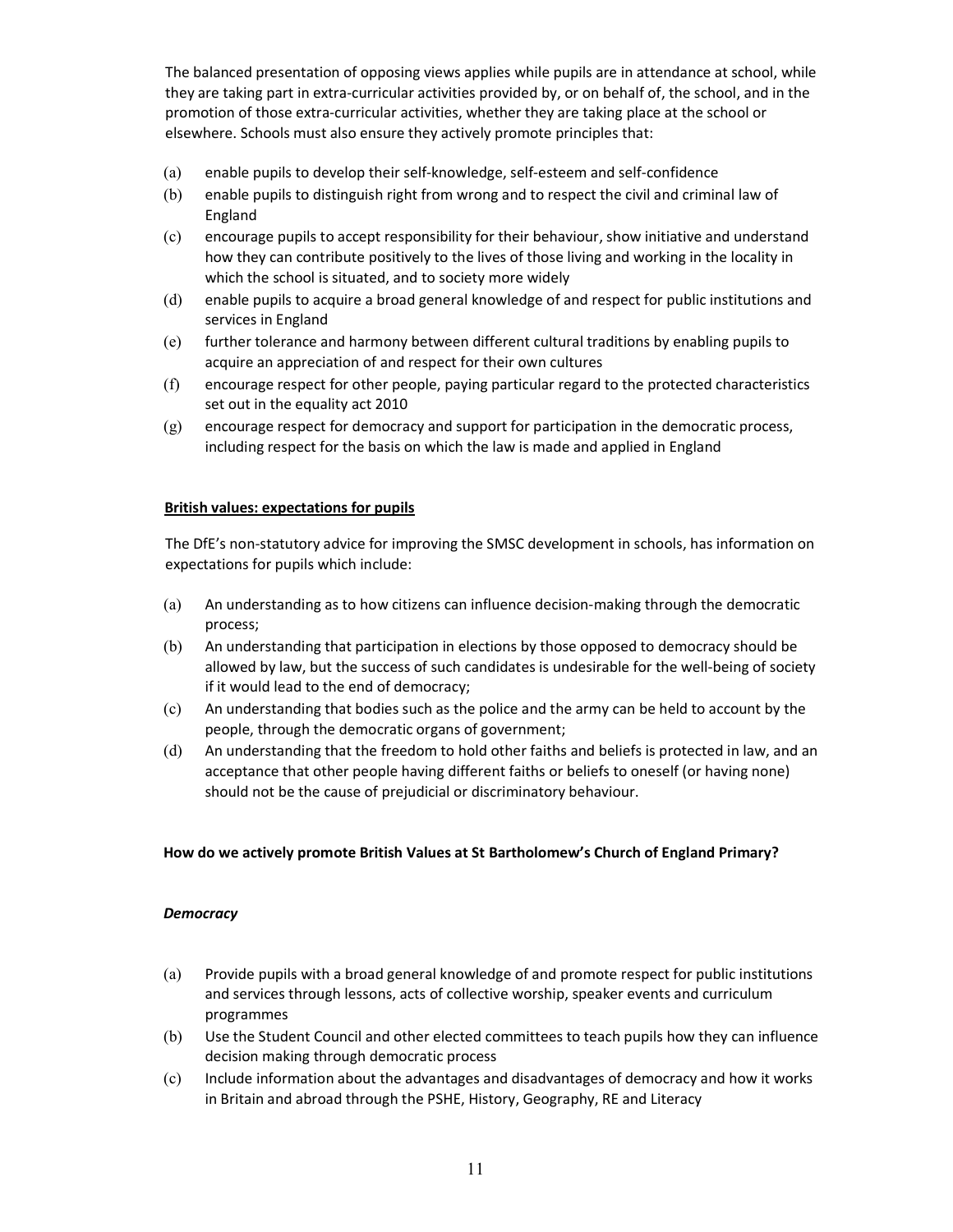- (d) Encourage students to be aware of injustice, perceived or real and think about ways in which this can be challenged through school processes or in the wider world, Charity Fundraising initiatives and awareness raising campaigns.
- (e) Use acts of collective worship to explore themes relating to democracy in this country and around the world.

### Rule of Law

- (f) Ensure school rules and expectations are transparent, clear and fair, available for all to consult and that they are used consistently across the different areas and age groups within the school.
- (g) Help pupils to distinguish right from wrong through discussion and modelling positive behaviour
- (h) Police visits are used to build links between and understanding of the local constabulary and their work to support the local community.
- (i) Help pupils to understand that the law and living under the rule of law is intended to protect individuals. Use opportunities in lessons to review understanding of the rule of law and its effects upon individuals and groups.
- (j) Help pupils to understand that the law is to be respected through upholding and adhering to it as a community and to our own school rules.
- (k) Use curricular opportunities to explore the differences between civil, criminal and religious law as they pertain to British and other societies.

#### Individual Liberty

- (l) Support all pupils to develop positive self-esteem, self-confidence and self-awareness and selfknowledge.
- (m) Encourage pupils to assume responsibility for their own behaviour and acknowledge the effects it may have on others.
- (n) Challenge stereotypes and promote individuality at every opportunity, modelled by staff and older students to set positive examples through the school.
- (o) Work tirelessly to establish and maintain a climate in which all students feel safe and bullying is not tolerated.

(p) Deliver a diverse speaker programme in collective worship and beyond to expose pupils to people from a wide range of backgrounds and belief systems.

#### Respect and Tolerance

- (q) Promote respect for individual differences.
- (r) Use Curricular and extracurricular opportunities to expose pupils to British and other cultures, their ways of life and faiths, encourage and support pupils in growing their understanding and appreciation of these.
- (s) Use Church and faith services as a vehicle to embrace and accept different ways of worship and different perspectives on faith.
- (t) Use curricular opportunities: RE/ SMSC /History/ geography/ literacy, to encourage critical thinking and deeper understanding of difference and beliefs.
- (u) Discuss differences between people: ethnicity, gender, faith, disability, sexuality and family situations such as young carers or looked after children ensuring that pupils can understand these different elements within British society.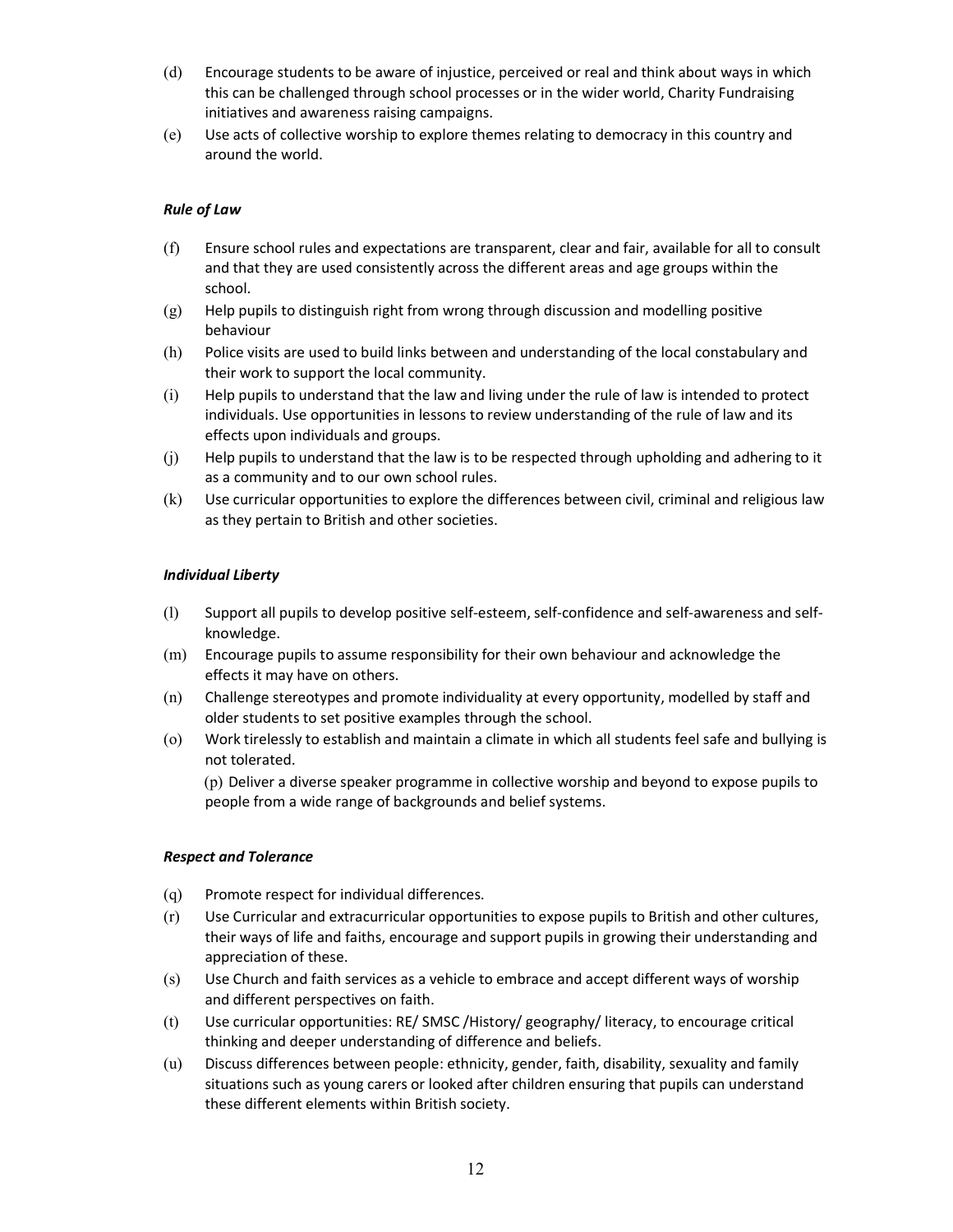### Examples of opportunities and activities to promote British Values at St Bartholomew's include:

- (a) British Values are promoted in themed days
- (b) Speakers have included local MPs, all of whom provide alternative views on British Values and encourage pupils to take an open and interested approach to the world around them.
- (c) In lessons all students are encouraged to debate and discuss ideas, sharing and defending their beliefs in a way that is collaborative and supportive.
- (d) Teachers model positive behaviour and democratic values in their interactions with colleagues and students.
- (e) Acts of collective worship and Church visits are frequently used as to present examples of key moments, people or ideas from British history.
- (f) Lessons are used to learn more about and question the notions of liberty, justice, democracy, law, governance, faith and belief systems. We take care to ensure that all children feel safe, secure and able to celebrate their own and each other's' backgrounds, beliefs and cultural practices.

### LINKS WITH OTHER POLICIES

Personal, Social, Health and Citizenship Policy Equal Opportunities Policy Teaching and Learning Policy Collective Worship Policy Behaviour Policy Multicultural / Anti-Racist Policy RE Policy Individual Curriculum Policies Inclusion Policy

# RESPONSIBILITIES

The Governing Body is responsible for:

- ensuring that the Church Foundation of the school is honoured and that the SMSC Development Policy promotes an ethos based on Christian principles and practice;
- ensuring that the SMSC with Fundamental British Values is put into practice and monitored by the appropriate governor;
- engaging an appropriate inspector to carry out the Section 48 Inspection of a Church School.

The School Development Plan should include a section on SMSC (Personal) Development which gives an indication of planned developments in all four aspects and arrangements for review. The following may be mentioned, where appropriate:

- themes and approaches staff training and support
	-
- development of resources whole school INSET
- 

Monitoring and evaluating spiritual, moral, social and cultural development is an ongoing process. There should, however, be some arrangement whereby formal discussion and evaluation can take place, at least on a termly basis, ensuring that all staff participate.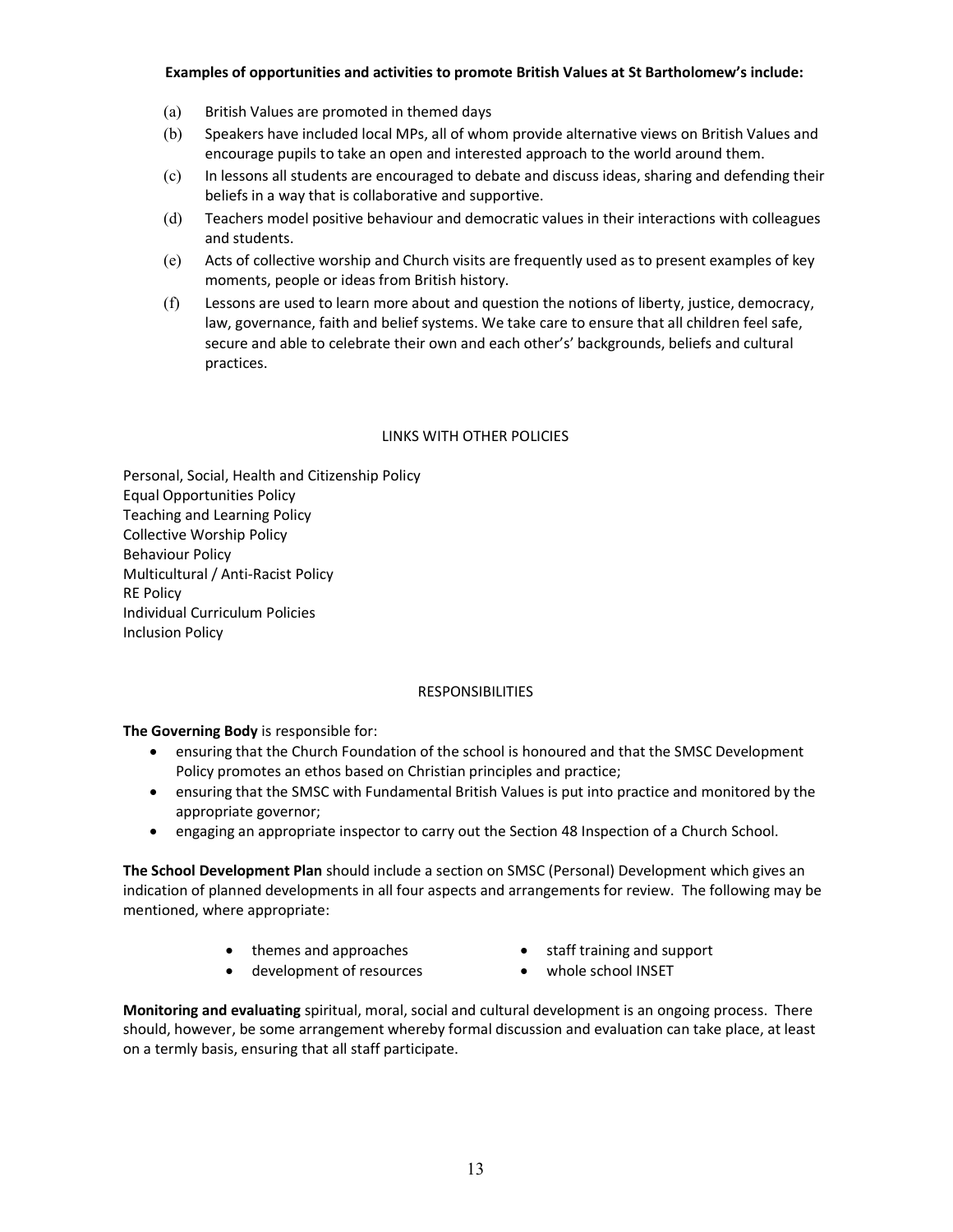#### ROLE OF CO-ORDINATOR

The named co-ordinator has responsibility for overseeing the planning, the provision and the monitoring and evaluation of SMSC development. The co-ordinator will keep in touch with national developments and will act in an advisory capacity, supporting colleagues. Staff meetings may be used for discussion and the update of information. He or she will understand the impact that good spiritual, moral, social and cultural development can have on the school as a whole.

#### **RESOURCES**

Please refer to curriculum leaders and individual policies.

#### EQUAL OPPORTUNITIES

This provides a code of practice to ensure that all individuals within the school are valued and have the opportunity to develop to their full potential within a context of mutual respect, justice and fairness.

#### MULTICULTURALISM

This provides a code of practice to enable all pupils to celebrate the diversity of our school community, the local community and the wider world.

#### ANTI-RACISM

In our school we wish to develop attitudes and ways of behaviour that are appropriate to living in a society that seeks to eradicate racism. We are opposed to racism and any discrimination to which it gives rise.

#### INCLUSION

Our school aims to be an inclusive school. Equality of opportunity must be a reality for our children. We follow all necessary regulations to ensure that we take the experiences and needs of all our children into account when planning for learning.

#### REVIEW

The Governing Body will review this policy, formally, four years from the date of its adoption. Informal Review may be necessary in the interim and should take place as and when required.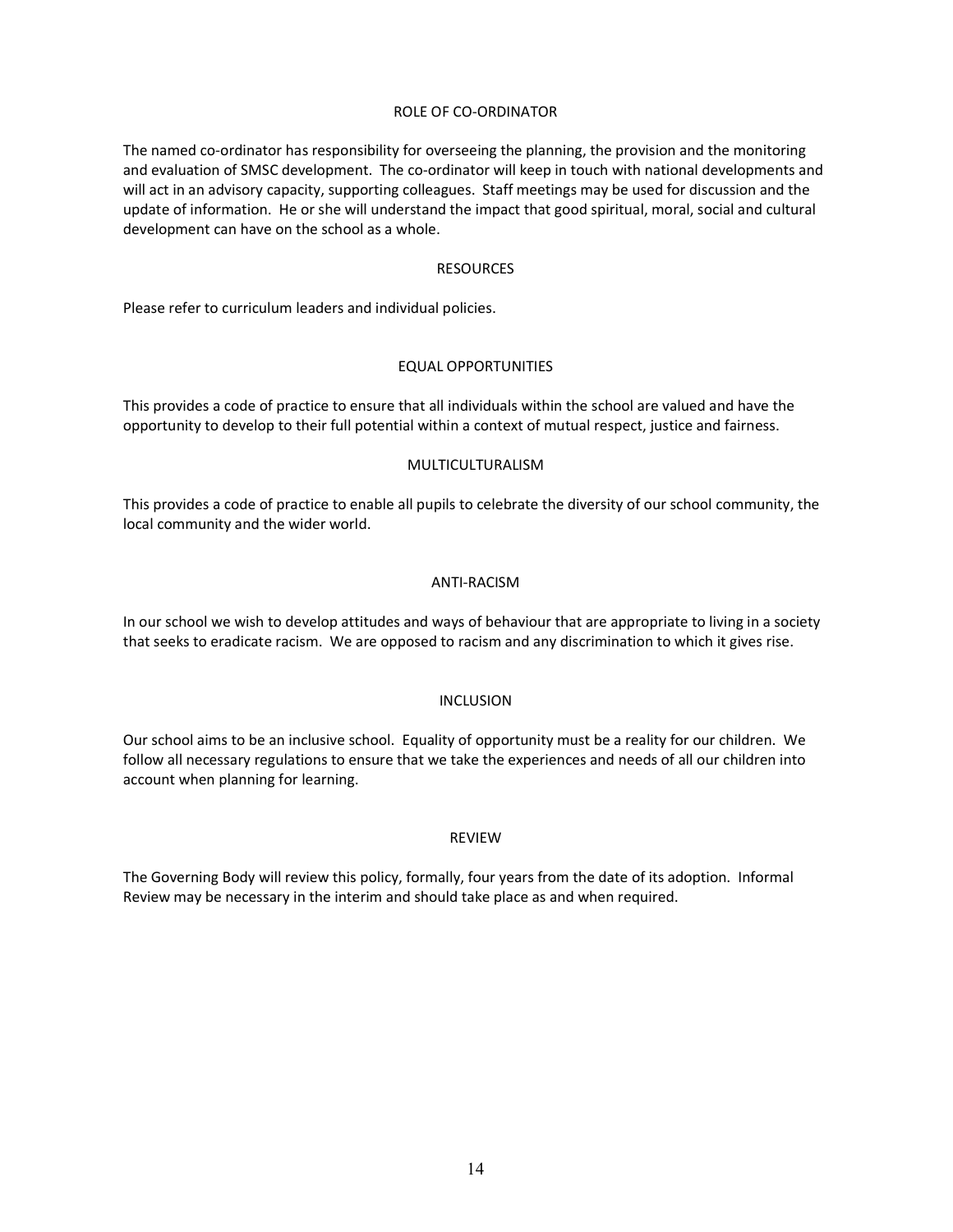### APPENDIX 1

|                                      | SPIRITUAL DEVELOPMENT ACROSS THE CURRICULUM                                                                                                                                                                                                                                                                                           |
|--------------------------------------|---------------------------------------------------------------------------------------------------------------------------------------------------------------------------------------------------------------------------------------------------------------------------------------------------------------------------------------|
| <b>ENGLISH</b>                       | Literature, including story and poetry which explores human experience and<br>response to life and death.<br>Use of stillness and imagination in drama and other activities to develop inner<br>awareness.<br>Expressing feeling and emotions through verbal and written communication knowing<br>that words can influence feelings.  |
| <b>MATHS</b>                         | Enjoyment and fascination of numbers, including the idea of infinity. Reflecting on<br>pattern and order as well as sense of mystery and space. Exploring the relationships<br>of numbers, shapes, objects and the possibility of inter-connectedness. Sense of<br>achievement and self-worth at appropriate levels of understanding. |
| <b>SCIENCE</b>                       | Scientific links with a spiritual interpretation about universe and life.<br>Using the school grounds for reflection on relationships between people and their<br>environment. Reflecting on the mystery of the natural world and physical worth, life<br>cycles and growth. Awareness of physical self as wonderful.                 |
| <b>TECHNOLOGY</b>                    | Sense of worth in human potential and achievement.<br>Designing cards for religious festivals.<br>Making artefacts / special objects.                                                                                                                                                                                                 |
| <b>ICT</b>                           | Through the Internet connectedness with people all over the world.<br>Using programs to create poems and pictures.<br>Becoming independent and developing self-reliance.                                                                                                                                                              |
| <b>HISTORY</b>                       | Ideas of change and development and re-creation.<br>Understanding of the importance of tradition to a community.<br>Sense of time and awareness of personal place within it.                                                                                                                                                          |
| <b>GEOGRAPHY</b>                     | How things came about and a sense of wonder at the earth's variety and order.<br>Developing self-awareness and relationships with other cultures and environments.<br>Appreciation of natural features, e.g. lakes, woods.                                                                                                            |
| <b>ART</b>                           | Idea of beauty in Art. Appreciation of colour and shape and texture. Religious and<br>spiritual ideas expressed in, for example, stained glass windows. Using art as a<br>means of expressing personal feelings, imagination and creative thought.                                                                                    |
| <b>MUSIC</b>                         | Appreciation of music and respecting the ideas and judgements of others.<br>Learning about and from the lives of musicians.                                                                                                                                                                                                           |
| <b>RELIGIOUS</b><br><b>EDUCATION</b> | Stories with a moral message from world religions.<br>Ideas of right and wrong behaviour in world religions.<br>Individual and corporate responsibility within religious communities.<br>Developing skills of listening, respecting and evaluative judging.                                                                           |
| <b>PHYSICAL</b><br><b>EDUCATION</b>  | Taking part in team games and obeying rules.<br>Awareness of others' needs, particularly physical.<br>Encouragement to cheer, celebrate achievement and shake hands at the end of a<br>game.<br>Developing a sense of fair play, not hurting anyone.                                                                                  |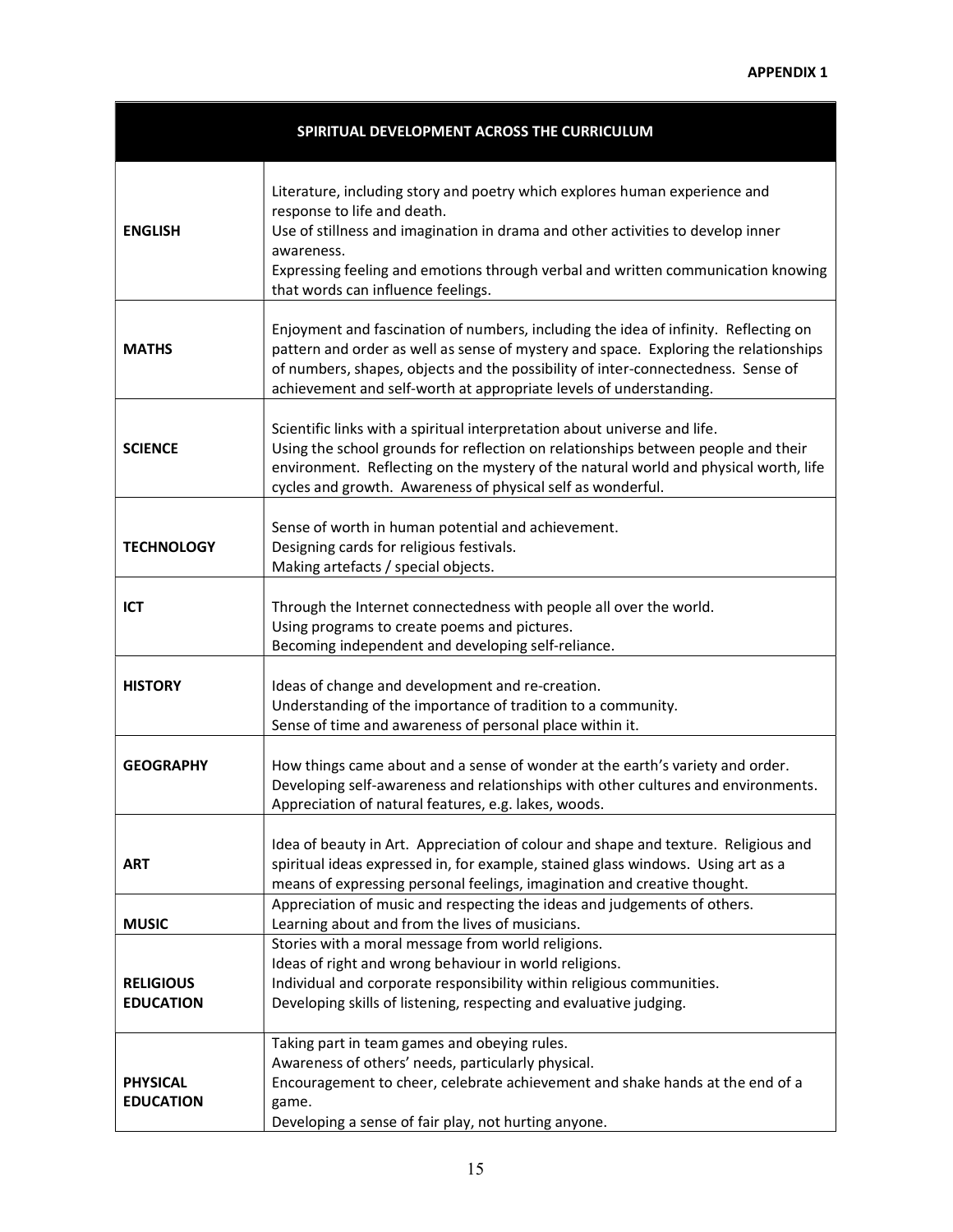# MORAL DEVELOPMENT ACROSS THE CURRICULUM

| <b>ENGLISH</b>                       | Discussion of right and wrong - moral issues visualised in children's literature.<br>Skills of listening and forming evaluative judgements in discussion.<br>Circle time discussion of behaviour and relationships.<br>Dramatising situations which raise moral questions.                             |
|--------------------------------------|--------------------------------------------------------------------------------------------------------------------------------------------------------------------------------------------------------------------------------------------------------------------------------------------------------|
| <b>MATHS</b>                         | Encouraging a sense of personal responsibility for their own learning in class and<br>through homework.<br>Encouraging honesty, not cheating.<br>Awareness of manipulation of data (statistics).                                                                                                       |
| <b>SCIENCE</b>                       | Thinking about experiments and investigations and their outcomes for humans.<br>Caring for living things, e.g. classroom guinea pig, plant etc.<br>Discussing issues raised by scientific discovery and progress, e.g cloning, genetic<br>engineering, travel in space.                                |
| <b>TECHNOLOGY</b>                    | Learning co-operation with others through activities.<br>Technology as helpful and constructive as well as potentially destructive.                                                                                                                                                                    |
| ICT                                  | Independent working to develop a sense of integrity and trustworthiness.<br>Discussion of moral issues, e.g. correct information, pornography.                                                                                                                                                         |
| <b>HISTORY</b>                       | Developing awareness of local, national, world issues.<br>Encounter with ideas and encouragement to think through a moral stance on issues,<br>e.g. war and peace.<br>Stories to illustrate changes in attitudes.                                                                                      |
| <b>GEOGRAPHY</b>                     | Developing moral responsibility to care for environment, e.g. farming and hedgerows.<br>Awareness of misuse of earth's resources and human responses, e.g. recycling and<br>deforestation.<br>Awareness of human exploitation, e.g. child labour in developing countries.<br>Poverty amidst affluence. |
| <b>ART</b><br><b>MUSIC</b>           | Interpreting pictures which put a moral point of view.<br>Appreciation of music and respecting the ideas and judgements of others.<br>Learning about and from the lives of musicians.                                                                                                                  |
| <b>RELIGIOUS</b><br><b>EDUCATION</b> | Stories with a moral message from world religions.<br>Ideas of right and wrong behaviour in world religions.<br>Individual and corporate responsibility within religious communities.<br>Developing skills of listening, respecting and evaluative judging.                                            |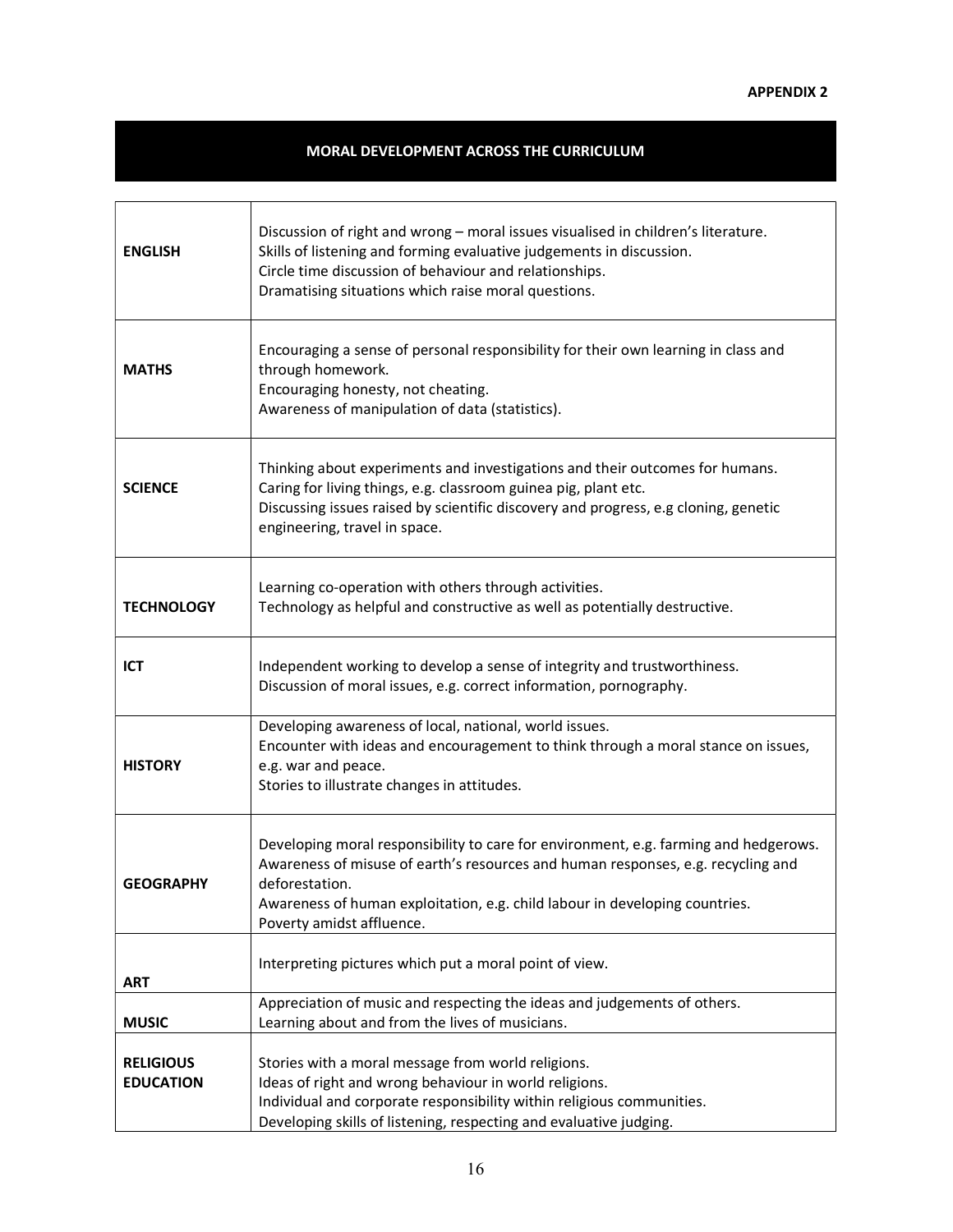### APPENDIX 3

|                                      | SOCIAL DEVELOPMENT ACROSS THE CURRICULUM                                                                                                                                                                                                                                                     |
|--------------------------------------|----------------------------------------------------------------------------------------------------------------------------------------------------------------------------------------------------------------------------------------------------------------------------------------------|
| <b>ENGLISH</b>                       | Circle time skills in speaking and listening.<br>Social interaction through play.<br>Writing and communicating with an audience.<br>Group drama work, reading and discussion of social issues in literature.<br>Stories to create awareness of a variety of life experiences, e.g. deafness. |
| <b>MATHS</b>                         | Maths games for social interaction, taking turns and sharing.<br>Working in pairs and groups to gather information and solve problems.<br>Recognising Maths skills as a tool for society.                                                                                                    |
| <b>SCIENCE</b>                       | Investigation in groups sharing expertise and skills.<br>Science as a co-operative activity requiring communication and interaction.<br>Science related to issues, e.g. smoking.                                                                                                             |
| <b>TECHNOLOGY</b>                    | Designing with others.<br>Using Technology to benefit others, e.g. the handicapped.                                                                                                                                                                                                          |
| <b>ICT</b>                           | Working co-operatively.<br>Using data handling skills to promote understanding of social issues.<br>Poster design for safety.                                                                                                                                                                |
| <b>HISTORY</b>                       | Exploring structures of society, including institutions, e.g. hospice, hospital,<br>workhouse.<br>Looking at children past and present.<br>Understanding the influence of the past on the development of society today.                                                                      |
| <b>GEOGRAPHY</b>                     | Local studies to raise awareness of different homes, communities and family<br>groupings.                                                                                                                                                                                                    |
| <b>ART</b>                           | Art as a means of learning about people and society.<br>Group collage, e.g. creating murals                                                                                                                                                                                                  |
| <b>MUSIC</b>                         | Taking part in a Performing Arts activity, e.g. school assembly / pantomime.<br>Collaborative work and sharing resources, e.g. instruments, taking turns.<br>Group singing and composition.                                                                                                  |
| <b>RELIGIOUS</b><br><b>EDUCATION</b> | Knowing about and understanding the importance of family and traditions within<br>religious faiths.<br>Study of ideas of community and other religious forms of social caring and<br>responsibility.                                                                                         |
| <b>PHYSICAL</b><br><b>EDUCATION</b>  | Participation in traditional and creative dance and pair and group work in<br>gymnastics.<br>Enjoyment of team games, showing co-operation, respect for others and their<br>needs.<br>Participation and observation as social skills.                                                        |